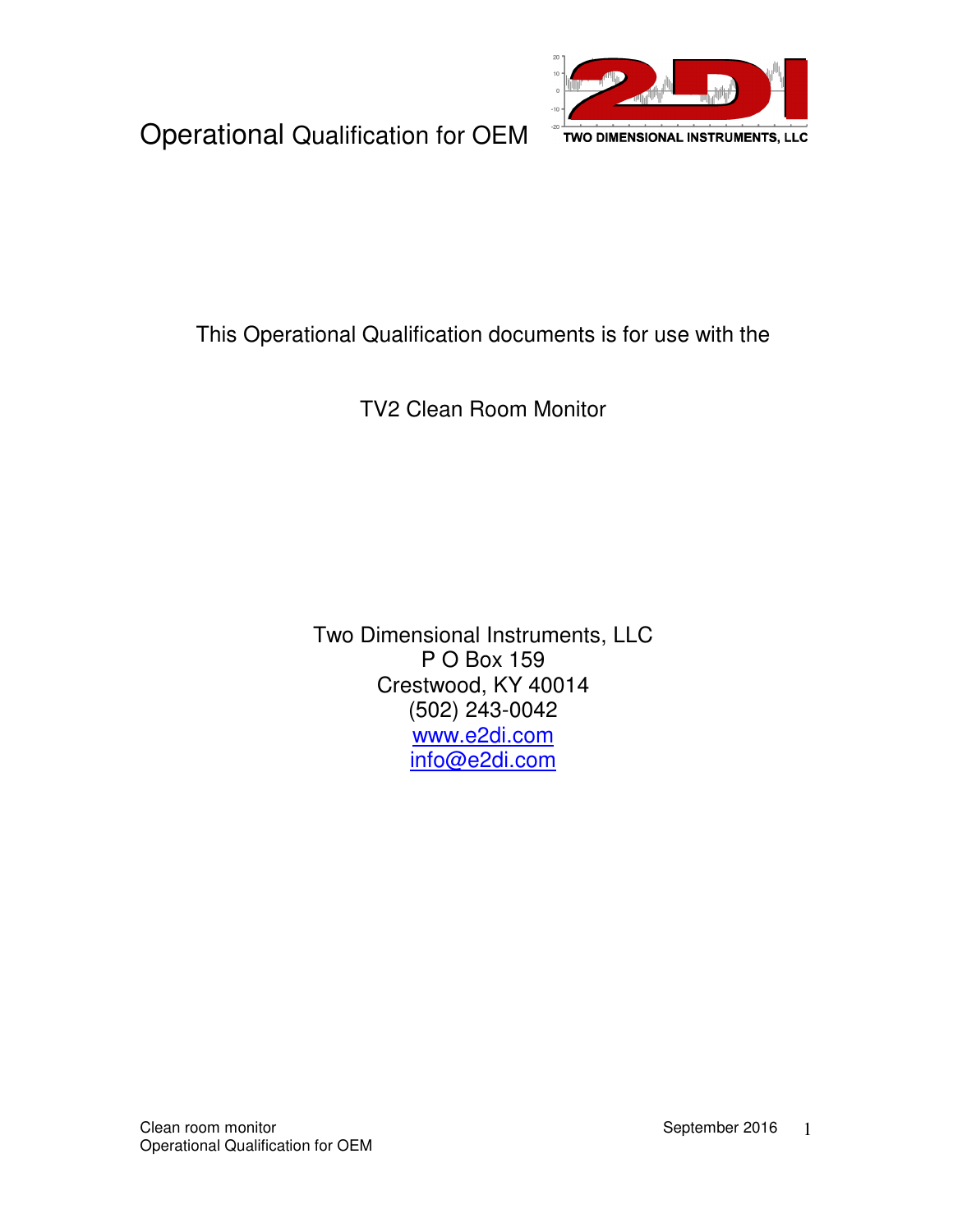

#### **Contents**

| <b>Operational Qualification</b> |   |
|----------------------------------|---|
| Safety and Compliance Tests      | 3 |
| <b>Pre-Run Checks</b>            | 4 |
| <b>Initial Startup Procedure</b> | 5 |
| <b>Functional Test</b>           | 6 |
| Calibration                      |   |
| Training                         | 8 |
| <b>Summary Report</b>            | 9 |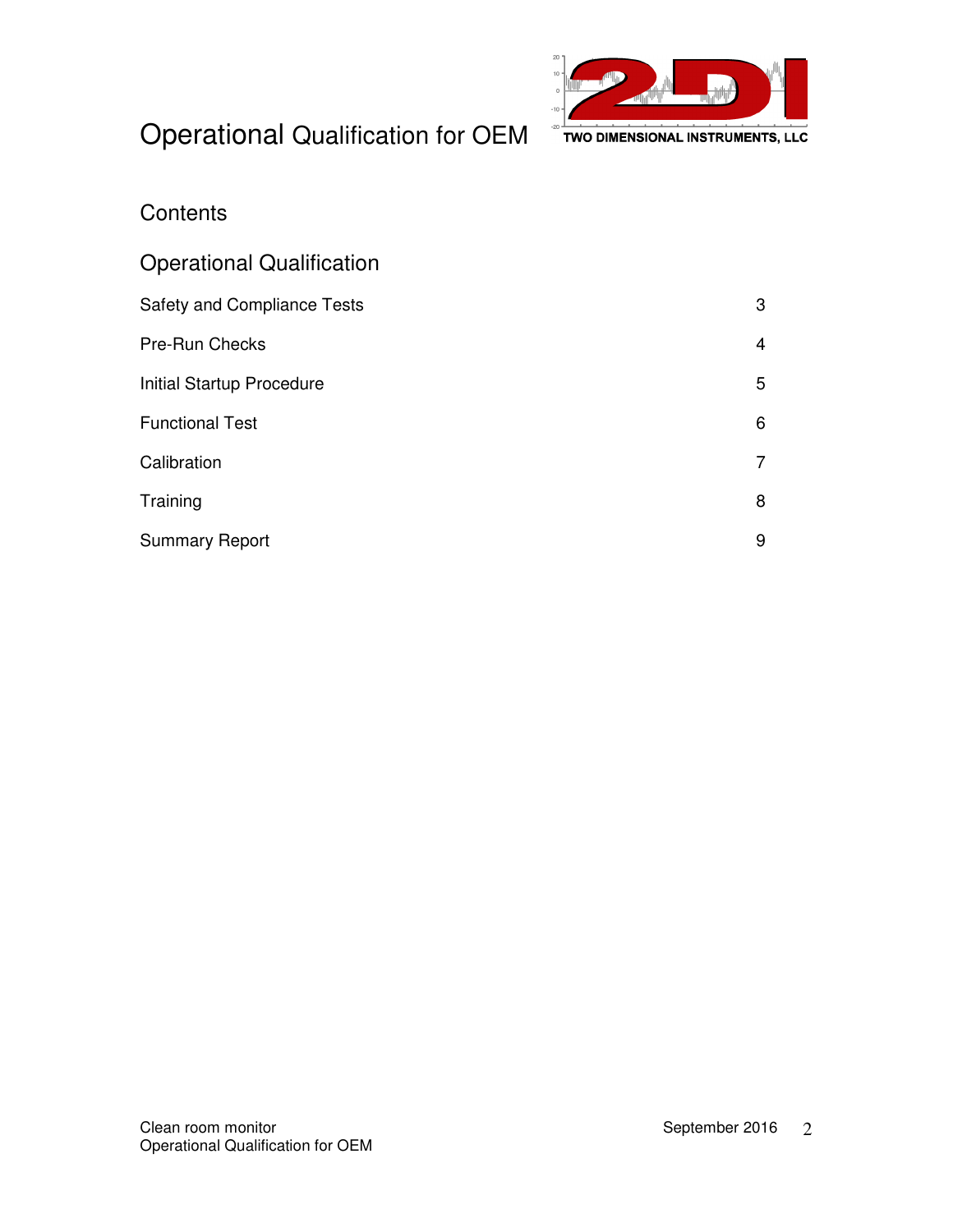

### **Safety Tests**

This instrument conforms to the following standards and is supplied fully tested by the manufacturer. The installer should test to verify that it is installed in an approved manner as specified by the IQ supplied.

| I.T.E Power supply                   | UL Marked E304160 for all applicable           |              |
|--------------------------------------|------------------------------------------------|--------------|
| 100-240AC 50/60hz .35a               | standards                                      | 골            |
| TV2-202 monitor for wired sensors.   |                                                | from         |
| Low power electronic device.         | Verified and certified to comply with all      | test         |
| DDI digital wired sensor for TV2     | FCC, CE AUS/NZ and IC applicable<br>standards. |              |
| TCTC thermocouple for TV2            |                                                | rsa<br>m     |
| TSTRH wired sensor for TV2           |                                                | डा           |
| TV2-201 monitor for wireless sensors | Complies with FCC 47 CFG Part 15-              | ension<br>ăV |
| and battery operated WS4TX           | 2009 using ANSI C63.4.2003 with 30             | ailab        |
| transmitter module. FCCID:           | $dBuV/m - 26.58$ $dBuV/m = 3.42dB$             |              |
| YVGS4TX                              | margin for Radiated Emissions, and             | $_{\rm g}$   |
| WS4HETM, TC, IHM and IHMRH           | ICES-003:2004 Class B for Canada               | struments    |
| wireless sensors                     | using CAN/SCA-CEI/IEC CISPR 22.02              | request      |
|                                      | with 30 $dBuV/m - 26.58$ $dBuV/m =$            |              |
|                                      | 3.42dB margin for Radiated Emissions           |              |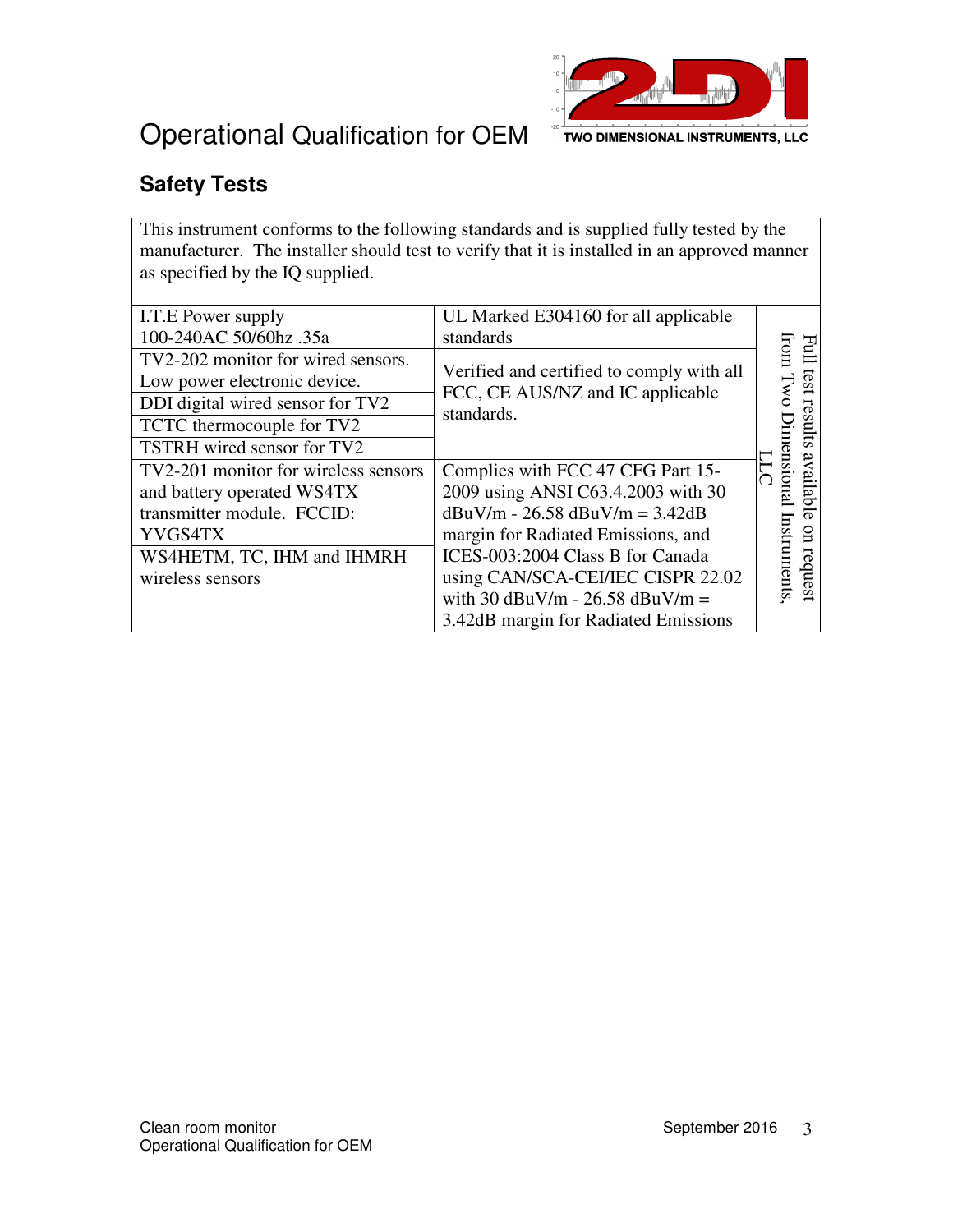



#### **Pre-Run Checks**

| <b>Pre-Run Check</b>                                                              | Refer to | <b>OK</b> | <b>Discrepancy</b> | N/A |
|-----------------------------------------------------------------------------------|----------|-----------|--------------------|-----|
| Monitor mounted                                                                   | *UG p4   |           |                    |     |
| Pressure sensor positioned                                                        | UG p6    |           |                    |     |
| Pressure sensor inputs (clear plastic<br>tubes) positioned in two different areas | UG p6    |           |                    |     |
| Temperature/RH sensor positioned in<br>clean room                                 | UG p6    |           |                    |     |
| Sensor wires run to monitor (3.5mm 4)<br>conductor wire)                          | UG p6    |           |                    |     |
| External alarm connected to monitor N/O<br>dry contact relay (2 conductor wire)   | UG pg8   |           |                    |     |
| Comments:                                                                         |          |           |                    |     |
|                                                                                   |          |           |                    |     |
|                                                                                   |          |           |                    |     |
|                                                                                   |          |           |                    |     |
|                                                                                   |          |           |                    |     |
|                                                                                   |          |           |                    |     |

\*

UG = Users Guide (Download from web)

QS = Quick start guide (Packaged with Clean Room Monitor)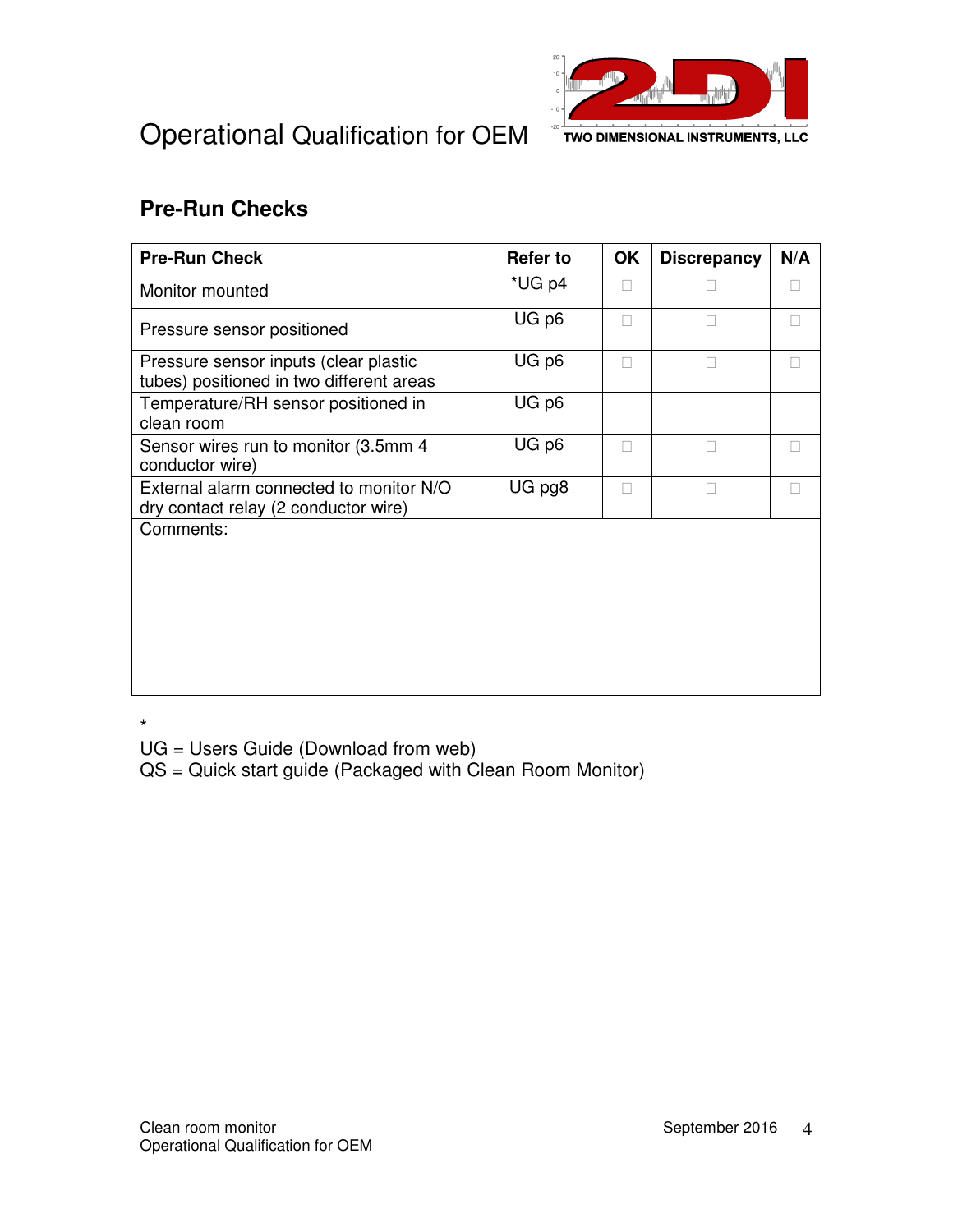



#### **Initial Startup Procedure**

| <b>Initial Startup Procedure</b>                                                |                                                                                                                                             | <b>Refer to</b> | OK | <b>Discrepancy</b> | N/A |
|---------------------------------------------------------------------------------|---------------------------------------------------------------------------------------------------------------------------------------------|-----------------|----|--------------------|-----|
| Supply power to monitor                                                         |                                                                                                                                             | QS p2           |    |                    |     |
| System Parameter Menu Displayed                                                 |                                                                                                                                             | QS p2           |    |                    |     |
| Set Date and Time                                                               |                                                                                                                                             | QS p2           |    |                    |     |
| Press 'Escape' to see Status Display                                            |                                                                                                                                             | QS p1           |    |                    |     |
| Verify backup battery icon is displayed                                         |                                                                                                                                             | UG p12          |    |                    |     |
| <b>Set Pressure</b><br>Sensor parameters<br>when sensor setup<br>screen appears | Set sample data<br>1.<br>time<br>2. Set averaging to<br>medium<br>Set values of<br>3.<br>graph display<br>4. Set alarm<br>5. Auto Calibrate | QS p4-5         |    |                    |     |
| Set temp/RH sensor<br>parameters when<br>sensor setup screen<br>appears         | 1.<br>Set sample<br>data time<br>Set averaging to<br>2.<br>medium<br>Set values of<br>3.<br>graph display<br>Set alarm<br>4.                | QS p4-5         |    |                    |     |
| Press 'Escape' until Status Display<br>appears                                  |                                                                                                                                             | QS p5           |    |                    |     |
| All displayed items on the System Status<br>Display are Green                   |                                                                                                                                             | QS p5           |    |                    |     |
| Comments:                                                                       |                                                                                                                                             |                 |    |                    |     |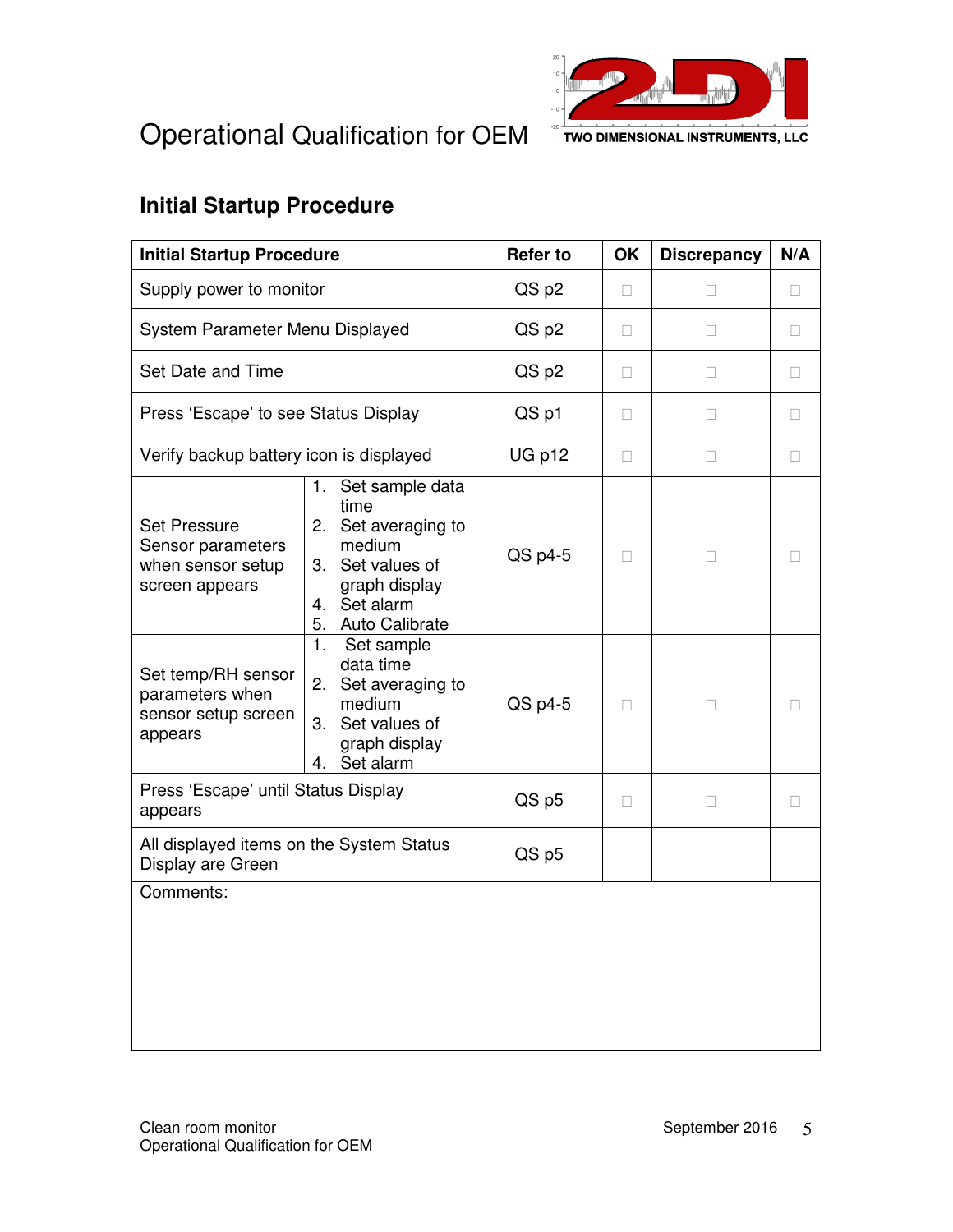



TWO DIMENSIONAL INSTRUMENTS, LLC

#### Functional Tests

| <b>Functional Test</b>                            | <b>Refer to</b>       | <b>Acceptance Criteria</b>                                        | <b>Pass</b> | Fail |
|---------------------------------------------------|-----------------------|-------------------------------------------------------------------|-------------|------|
| Powers up                                         | QS p2                 | Display illuminates                                               |             |      |
| Pressure sensor<br>operational                    | QS p3                 | Differential pressure is<br>accurate                              |             |      |
| Temperature/RH sensors<br>operational             | QS p3                 | Temp/RH is accurate                                               |             |      |
| Touch pressure reading                            | UG p12<br>& UG<br>p18 | Pressure sensor chart displays                                    |             |      |
| Touch Temp/RH reading                             | <b>UG 18</b>          | Temp/RH chart displays                                            |             |      |
| Disable pressure alarm                            | UG p7 &<br>QS p4      | Alarm Disabled displays in red<br>on status display               |             |      |
| Disable temp/RH alarm                             | UG p7 &<br>QS p4      | Alarm Disabled displays in red<br>on Status display               |             |      |
| Set pressure alarm<br>greater than to -5"wG       | UG p7                 | Pressure reading and min<br>value on Status Display turns<br>red. |             |      |
| Set temp/RH greater than<br>alarm to 65°F and 20% | UG p7                 | Temp and RH reading and min<br>value turn red                     |             |      |
| Comments:                                         |                       |                                                                   |             |      |
|                                                   |                       |                                                                   |             |      |
|                                                   |                       |                                                                   |             |      |
|                                                   |                       |                                                                   |             |      |

Note: After each test correct the test setting and return to System Status display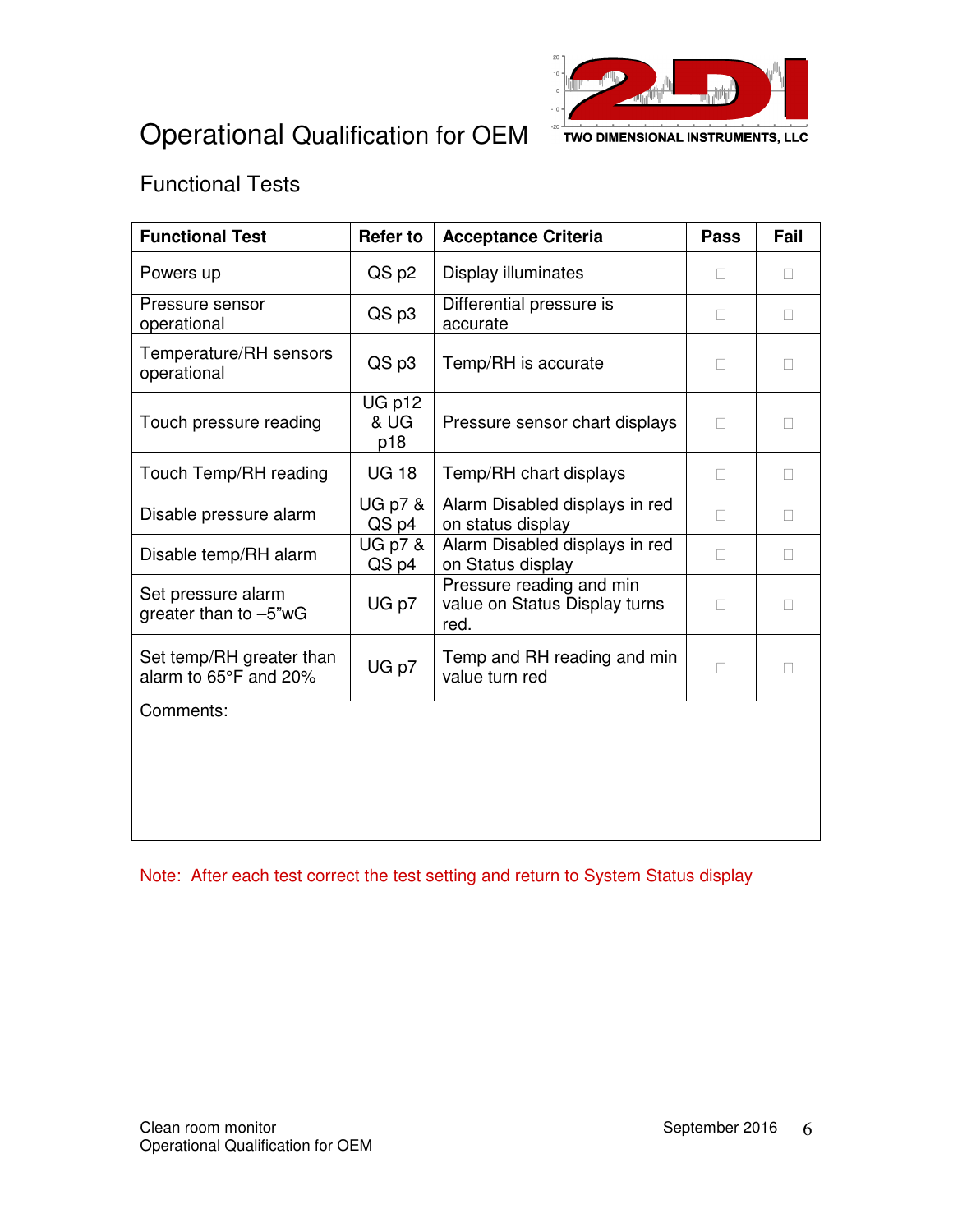

#### **Calibration**

This instrument with its sensors is supplied calibrated by the manufacturer, using equipment traceable to national standards. Calibration by the user following installation is not usually required.

| <b>Calibration Step</b>  | <b>Refer to</b> | OK | <b>Not Done</b> |
|--------------------------|-----------------|----|-----------------|
| Single Point Calibration | $UG$ $p22$      |    |                 |
| Two Point Calibration    | <b>UG p22</b>   |    |                 |

Traceable Reference instruments used for Calibration

Comments: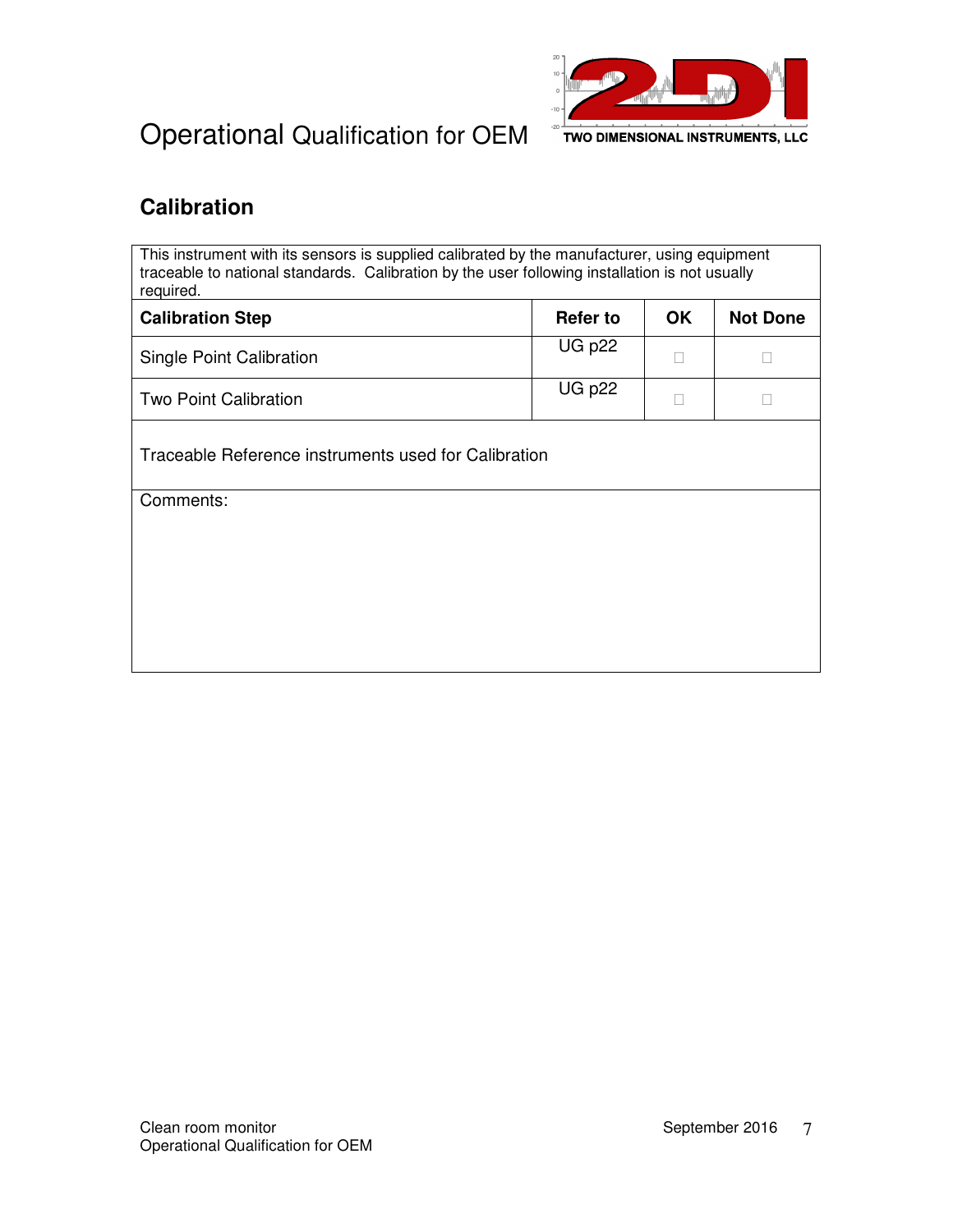

## **Training**

| Date Instrument Released for Use: |                                   |                                     |                              |
|-----------------------------------|-----------------------------------|-------------------------------------|------------------------------|
| <b>Trained Operators</b>          | Read<br><b>Operator</b><br>Manual | <b>Practical</b><br><b>Training</b> | <b>Authorizing Signature</b> |
|                                   |                                   |                                     |                              |
|                                   |                                   |                                     |                              |
|                                   |                                   |                                     |                              |
|                                   |                                   |                                     |                              |
|                                   |                                   |                                     |                              |
|                                   |                                   |                                     |                              |
|                                   |                                   |                                     |                              |
|                                   |                                   |                                     |                              |
|                                   |                                   |                                     |                              |
|                                   |                                   |                                     |                              |
|                                   |                                   |                                     |                              |
|                                   |                                   |                                     |                              |
|                                   |                                   |                                     |                              |
|                                   |                                   |                                     |                              |
|                                   |                                   |                                     |                              |
|                                   |                                   |                                     |                              |
| Comment:                          |                                   |                                     |                              |
|                                   |                                   |                                     |                              |
|                                   |                                   |                                     |                              |
|                                   |                                   |                                     |                              |